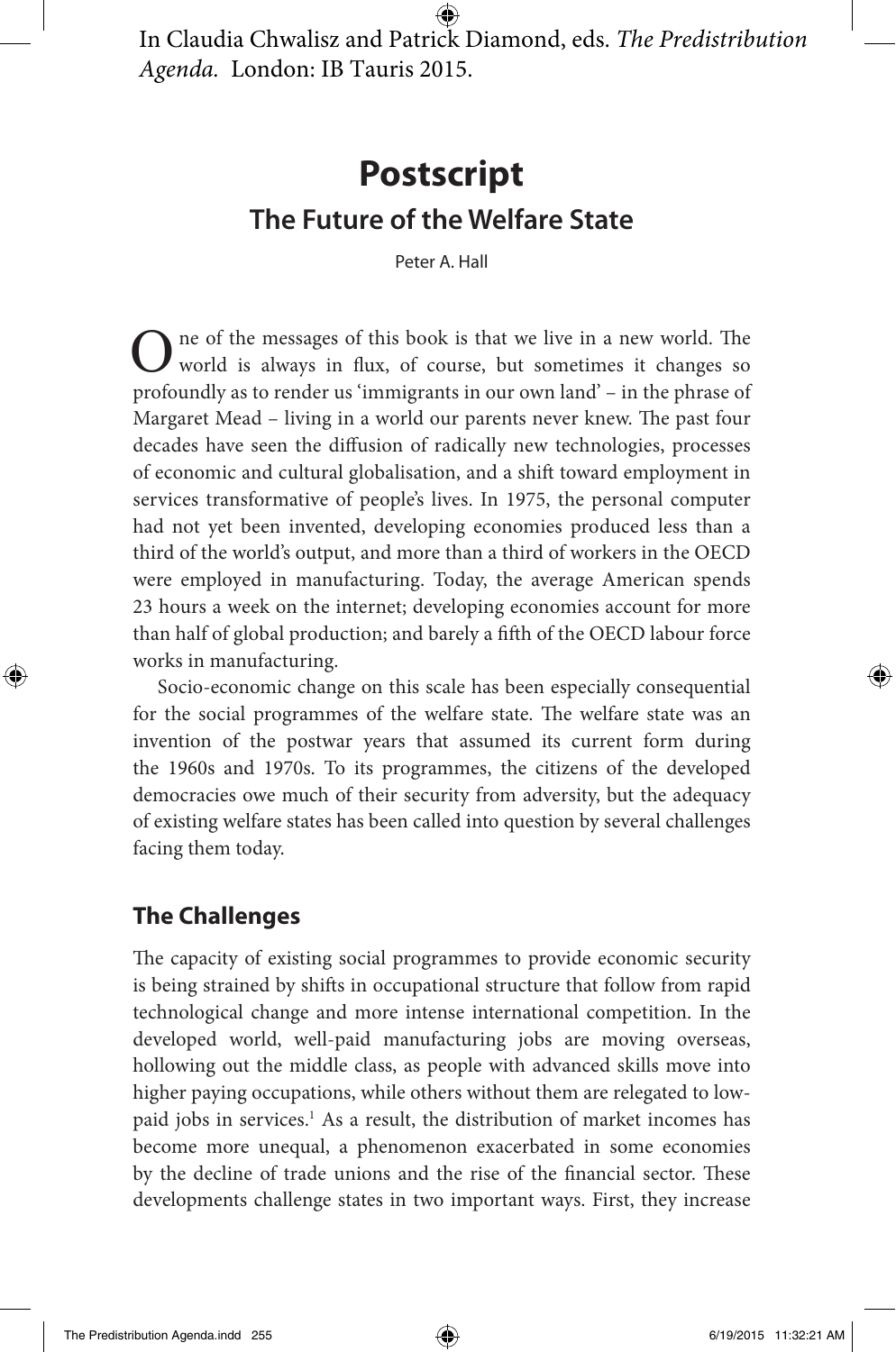the pressure on governments to redistribute resources at a time when slow rates of growth and high levels of debt limit the resources available to them.<sup>2</sup> Second, to maintain national prosperity in this new knowledge economy, governments have to ensure that firms have access to technological advances and workers are equipped with sufficient skills to exploit those advances.

These are social as well as economic challenges. From an egalitarian perspective, governments face the task, not only of providing sufficient skills, but of ensuring those skills are distributed widely across the population. Otherwise, a large part of the workforce may be consigned to low-paid, precarious jobs. If they lack the skills necessary for finding meaningful employment in such an economy or the advantages of birth conducive to acquiring those skills, many people will be deprived of the fruits of a hightechnology economy. Moreover, failure on this front could have long-term consequences for social stratification. As income inequality increases, rates of social mobility decline, closing off the social escalators that provide a veneer of meritocracy in democratic societies.<sup>3</sup>

There is also an intergenerational dimension to these problems. Young people are especially at risk. In many countries, high levels of youth unemployment are impeding the entry of a younger generation into the core workforce.4 The absence of stable employment delays family formation and depresses the birth rate, which can be debilitating for societies already facing the prospect of lower rates of growth as the average age of their population rises. Thus, governments face the problem of how to avoid the development of a new underclass, permanently excluded from well-paid employment and from the forms of social engagement associated with it.<sup>5</sup> They confront the spectre of intergenerational inequality with which welfare states that currently spend three times as much on the retired than they do on families with children are ill-equipped to cope.<sup>6</sup>

The political challenges facing those who would like to reform contemporary welfare states are equally great. The Keynesian welfare state was constructed, in the three decades after World War II, out of a politics in which the political cleavage between social classes loomed large. In many respects, that welfare state reflected a class compromise, in which parties representing the organised working class accepted a managed capitalism in exchange for social programmes, while parties speaking for the owners and managers of capital agreed to pay for this social safety net in return for industrial peace.<sup>7</sup> But the class cleavage no longer dominates politics in the developed democracies. As postwar prosperity reduced class-based grievances and the shift of employment to services eroded the blue-collar

The Predistribution Agenda.indd 256 6/19/2015 11:32:21 AM

◈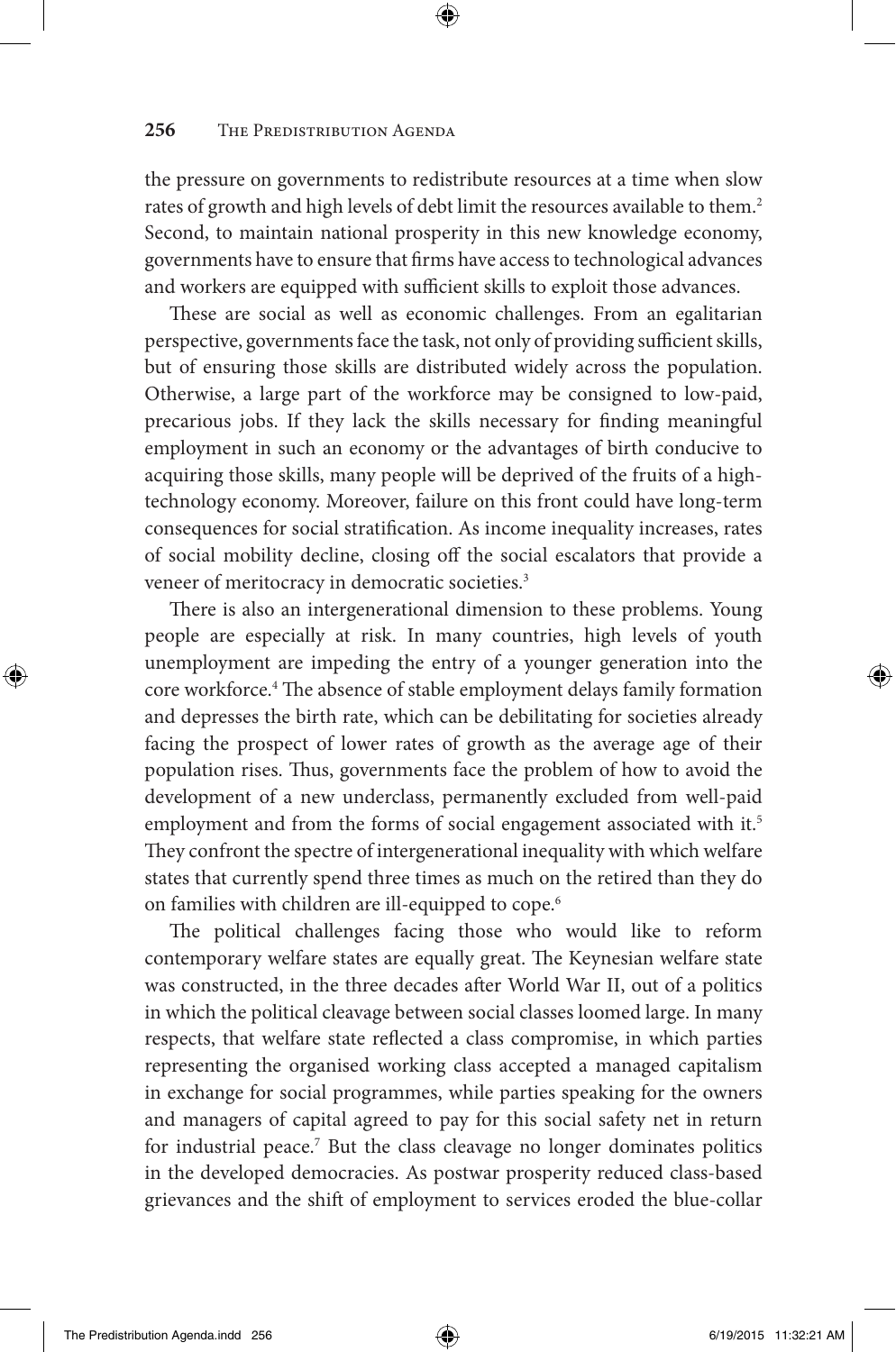working class, it has become more difficult for centre-left parties to identify and speak for a cohesive class interest.8 Today, the advocates for new social programmes face the challenge of assembling support for them from a more fragmented electorate, cross-cut by cleavages rooted in social values, new skill sets and fears about globalisation.9 Moreover, many must often do so in contexts where scepticism about what governments can accomplish has increased, in the wake of slower rates of economic growth and the growing prominence of neoliberal ideas.<sup>10</sup>

⊕

# **The Roles for Predistribution and Social Investment**

The traditional instruments of the welfare state remain important to social well-being. Two kinds of programmes have long supplied the bedrock of the welfare state. Based on contributions from employers or employees, supplemented by general tax revenues, *social insurance programmes* protect people against the loss of income and costs associated with unemployment, retirement, illness and other adverse life events. Alongside them, *redistributive programmes* alleviate the worst effects of poverty and reduce inequalities in disposable household income through the provision of social assistance, tax credits and other types of subsidies.

However, these programmes do not fully address the socio-economic challenges of the contemporary era. For that purpose, two other instruments on which this volume focuses have much more potential. One is a set of measures associated with *predistribution*, so-called because they are designed to address social inequality at its roots, by evening out the distribution of incomes set by market forces, reducing discrimination in the workplace or society, and advancing the life chances of the underprivileged in ways that do not entail fiscal redistribution on the part of governments.<sup>11</sup> Falling under this rubric are steps to enhance the influence of trade unions in wage bargaining; regulations requiring companies to provide more generous pensions, health care or other public goods; and mandates for private sector organisations that improve access to education, among other measures.

In an era when public spending is inhibited by the existence of large entitlement programmes and overhanging debt, policies of predistribution can reduce social inequalities at relatively low cost to governments. Although policy-makers have to be attentive to potentially negative side effects, policies such as these can offset the effects of rampant shareholder capitalism on the inclination of firms to provide public goods and restore

◈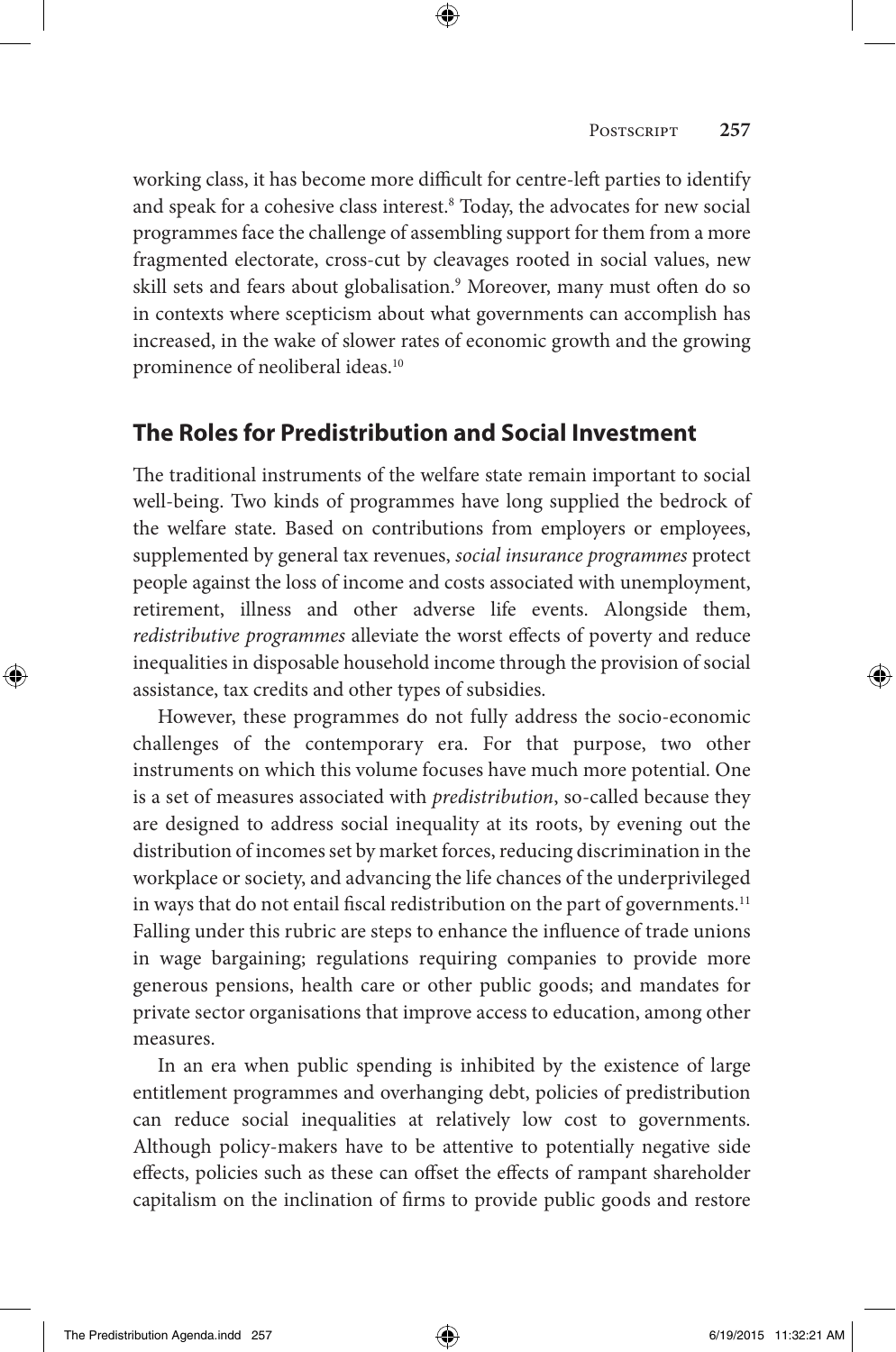some of the 'beneficial constraints' that encourage firms to move their production up the value chain, thereby providing better jobs.12 Requiring companies to offer better pay and benefits encourages them to produce higher quality products based on innovation and investment in the skills of their labour force. Asking them to pay for the environmental costs of their operations encourages them to seek sustainable forms of production. Thus, predistribution is conducive, not only to more egalitarian societies, but to more effective competition in the global economy.

The second set of instruments serving such purposes are those associated with *social investment*. 13 The defining feature of such policies is their emphasis on improving the skills of the workforce, broadly construed to encompass people's capacities to contribute to society as well as the economy. These programmes often do involve the expenditure of public resources and may target the least advantaged; but, unlike traditional redistributive policies, they are designed to enhance the productive capacities of the nation rather than only to relieve poverty. Such programmes include efforts to improve the educational level of the population, steps to facilitate re-entry of the unemployed into jobs, and measures focused on early childhood development to ensure all children realise their inherent potential.

Social investment addresses the central challenges of the new knowledge economy, which are to ensure that people have the skills to secure good jobs in a system of production transformed by technological change and that no one is denied access to such skills or good jobs by virtue of the circumstances of birth. As the term indicates, effective policies of social investment pay social dividends over time in the form of higher rates of economic growth that flow from better use of all the human capacities available in a society.<sup>14</sup> Genuine social investment does not simply force people into work but equips them to be more productive and socially engaged. Thus, it speaks to the problem of ensuring that the younger generations can enjoy a life as good as, if not better than, that of their parents.

Of course, the boundaries between these four types of instruments are porous. Predistributive measures can promote social investment, and effective social investment often entails some redistribution, as Huber and Stephens observe in this volume. However, policies oriented to predistribution and social investment speak more directly to the socioeconomic dilemmas of the contemporary era than traditional programmes of social insurance and redistribution do. As such, they deserve a prominent place on the platforms of progressive political parties.

The Predistribution Agenda.indd 258 6/19/2015 11:32:21 AM

◈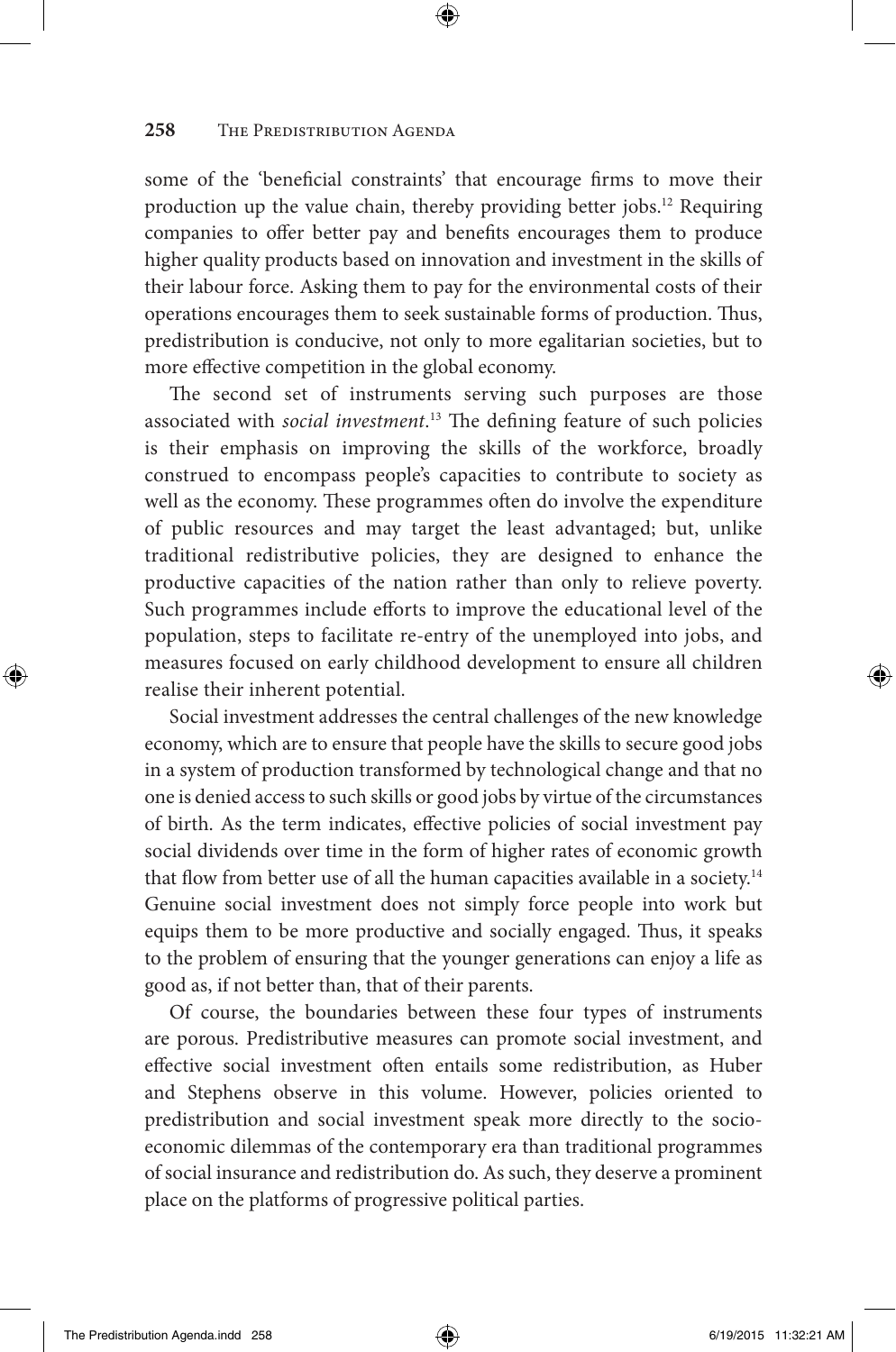## **The Politics of Social Investment**

For progressive political parties, however, the issue is not simply whether to espouse policies of predistribution and social investment but how to assemble electoral coalitions around such a platform. As I have noted, many face electorates more sceptical than they once were about the value of state intervention and fragmented into constituencies that are sometimes resistant to the broad egalitarian appeals of the past.

⊕

However, it may well be possible for social democrats and their progressive counterparts to assemble a viable coalition around these policies, not least because their principal rivals on the centre-right are also in trouble. Centre-right parties now operate under at least three handicaps. First, in Europe, the traditional appeal of Christian Democracy is waning because organised religion no longer occupies the central role it once had in many households. Women who could once be counted on to support Christian Democratic parties now vote in larger numbers for their Social Democratic counterparts, and a corresponding gender gap favours the Democrats in the USA. Second, the breakdown of longstanding electoral cleavages has also had consequences for mainstream parties on the centreright. They too face an electoral constituency that is fragmenting, as parties on the radical right draw votes away from them with appeals that combine an attachment to traditional values with calls for social protection, while classically-liberal parties attract members with more progressive social values and a commitment to free markets.<sup>15</sup>

Perhaps most important, the mainstream centre-right lacks an effective policy response of its own to the socio-economic problems of the contemporary era. The suggestion that more intensive use of market competition can resolve those problems, which has been a staple of centreright platforms for three decades, has lost much of its credibility in the wake of the 2008–9 global financial crisis. As rising levels of income inequality dampen the prospects for social mobility, the traditional promise that centre-right governments would provide equality of opportunity in lieu of more equal incomes has become less convincing. Moreover, because they are generally hostile to further regulation and public spending, these parties are largely unprepared to make the investments in public goods required for prosperity in the context of the new knowledge economy. Thus, the centreleft faces an important political opportunity.

What must social democratic parties do in order to take advantage of this opportunity? There are two sides to their task. From within a fragmented

The Predistribution Agenda.indd 259 6/19/2015 11:32:21 AM

◈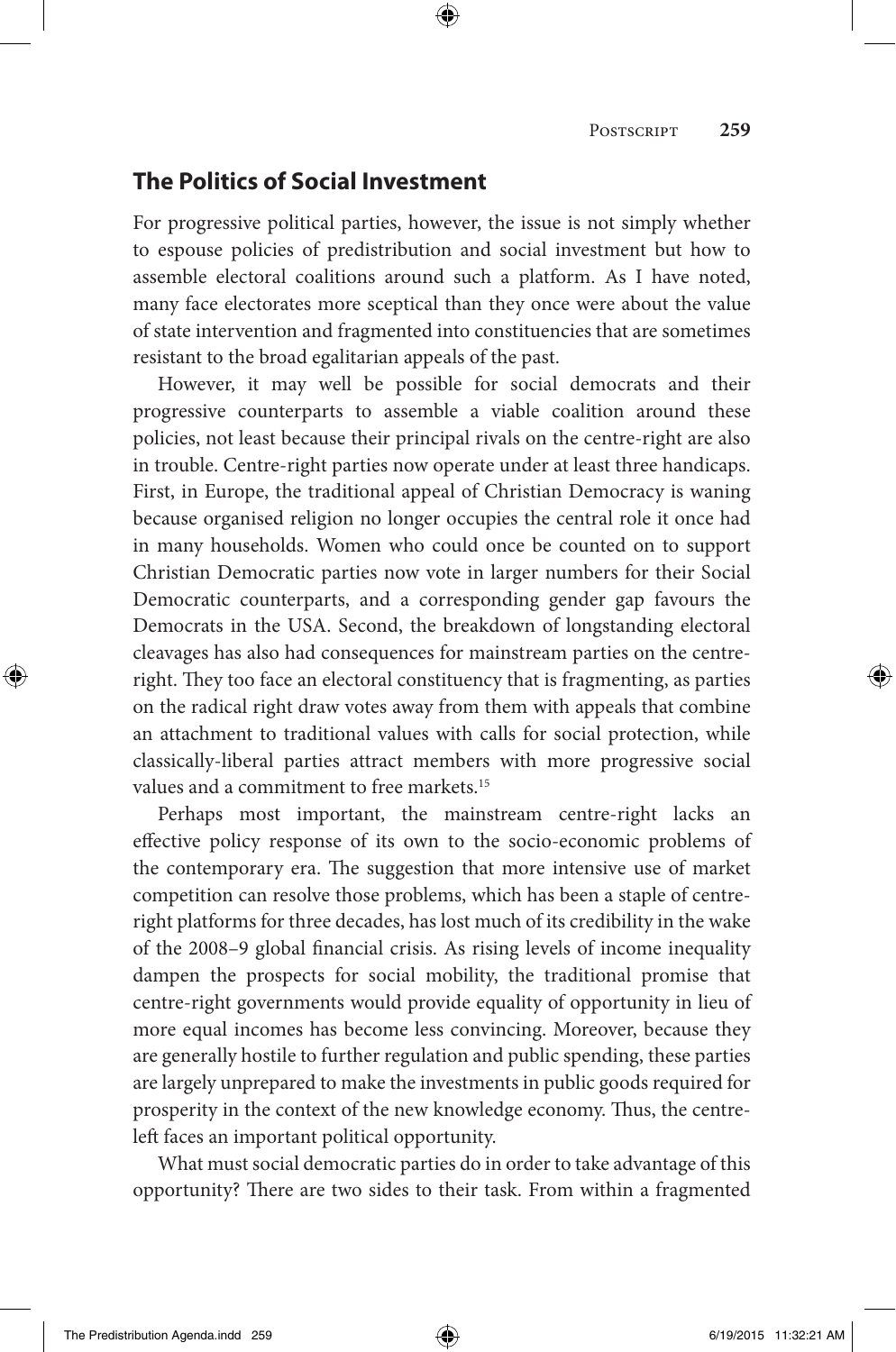electorate, they must construct coalitions of interest that bring together groups who might not otherwise be natural allies but who benefit from policies of predistribution or social investment. Comparative political economy suggests that political coalitions are always built on shared interests, and many of these policies speak to the concerns of groups that might not normally be seen as political bedfellows. Programmes of early childhood development, for instance, can serve the interests of working women and of the firms that employ them. Measures designed to stabilise or enhance employee pensions can speak to the interests of workers and of segments of the financial sector.<sup>16</sup>

In order to appeal to wide swathes of the electorate, these parties also have to build a new vision of what social democracy offers in the contemporary era. Successful political visions have at least two dimensions. On the one hand, they have to make a credible case that the policies being advanced are economically efficient, in the sense that they will address the socio-economic problems of the day. As the chapters in this book indicate, such a case can be made for policies of predistribution and social investment. On the other hand, powerful political visions also have a moral dimension, which is to say they speak to overarching issues about what the people of a nation owe one another and can legitimately ask in turn of their government. Social democrats can find the basis for such a vision in longstanding conceptions of fairness underpinning each nation's understanding of social justice, and refashion it to speak to the circumstances of a changing world. This is not an easy task: it entails capturing and reframing aspects of the zeitgeist that are often elusive. But that is ultimately the craft of politics.

The core of such a vision lies in recognising that income inequality is a social problem but not the only problem confronting developed democracies. The most pressing issue is how to cope with the contemporary transformation in the economic conditions underlying national success. In large measure, that transformation lies behind rising levels of inequality and makes the task of addressing it more challenging. As the chapters in this book note, the rise of a knowledge economy means that national success today depends especially heavily on a nation's capacity to generate and exploit technological advance. Compounding that problem is the transition to services, marked by the growth of employment in occupations dedicated to the production of services and a corresponding decline in manufacturing employment.

In short, at the centre of a progressive platform for the twenty-first century must be the claim that social democratic parties are best-equipped

The Predistribution Agenda.indd 260 6/19/2015 11:32:21 AM

◈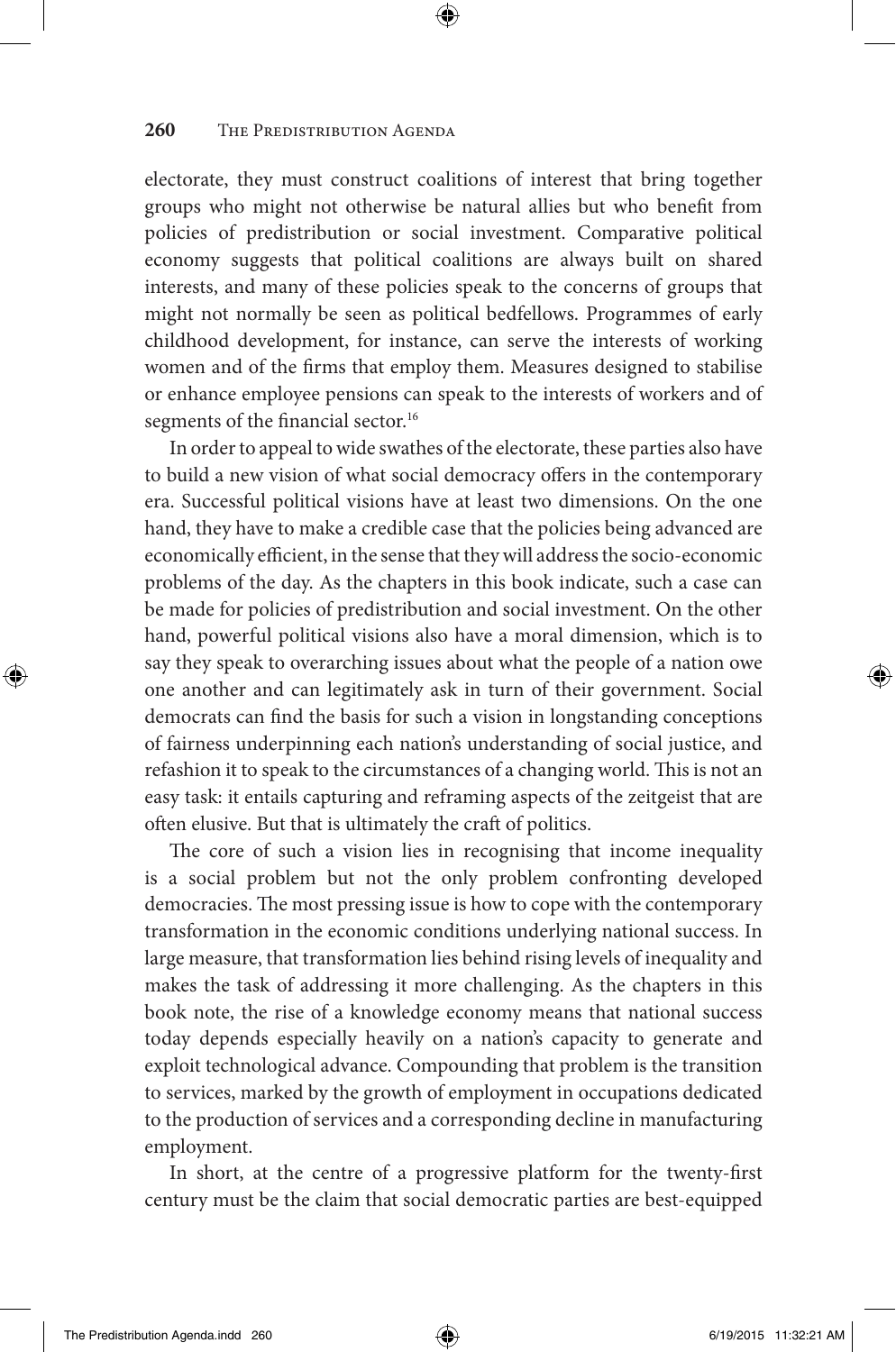to manage the socio-economic transformation of the contemporary era. The core challenge is not to rectify the wrongs of the past but to construct the conditions for national success in the future. Everyone's prosperity is at stake, and among the keys to success are policies of social investment and predistribution. Of course, appeals of this sort are not entirely new. They resonate with Harold Wilson's call in 1964 to reforge Britain in the white heat of the scientific revolution. But the terms of the economic challenge have changed and it requires new kinds of policies.

Moreover, rising to this challenge also entails giving some attention to issues of equality. Amidst rapid technological change, national success depends on mobilising the full capacities of a nation's people. Without a well-educated workforce, a country's firms cannot engage in the high valueadded production that delivers rising living standards. And securing an educated labour force is not simply a matter of providing access to better schools. Educational achievement is conditioned by the social circumstances of the family. Thus, effective skill formation entails enough redistribution to promote a genuine equality of opportunity.

Progressive parties should note, however, that socio-economic change has not simply created economic challenges. It has also disrupted the set of shared understandings and institutional practices that govern people's relationships with others and with the organisations central to their lives. In this respect, socio-economic change has disorganised what we might think of as the contemporary social contract.<sup>17</sup>

There are many dimensions to these understandings, but some of the most consequential bear on what people can expect from their employers and what a nation expects of the firms at the centre of its economy. On these dimensions, in particular, the contemporary social contract has come unstuck. Under the impetus of more intense competition from open global markets and the influence of neoliberal ideas, many firms have cut costs by eliminating employee benefits, such as defined-benefit pension plans, and sub-contracting tasks to enterprises that offer their workers little job security and few benefits. In the wake of new compensation schemes for senior managers tied to the value of a company's shares, firms have begun to prioritise the value of those shares over returns to other stakeholders such as employees or local communities.<sup>18</sup> Financial manouevres to increase share prices, based on buy-back schemes and higher dividends have also drained funds away from investment in research and development, thereby reducing the capacity of many firms to contribute to national innovation and economic growth over the long term. Corporate opposition to environmental policies,

◈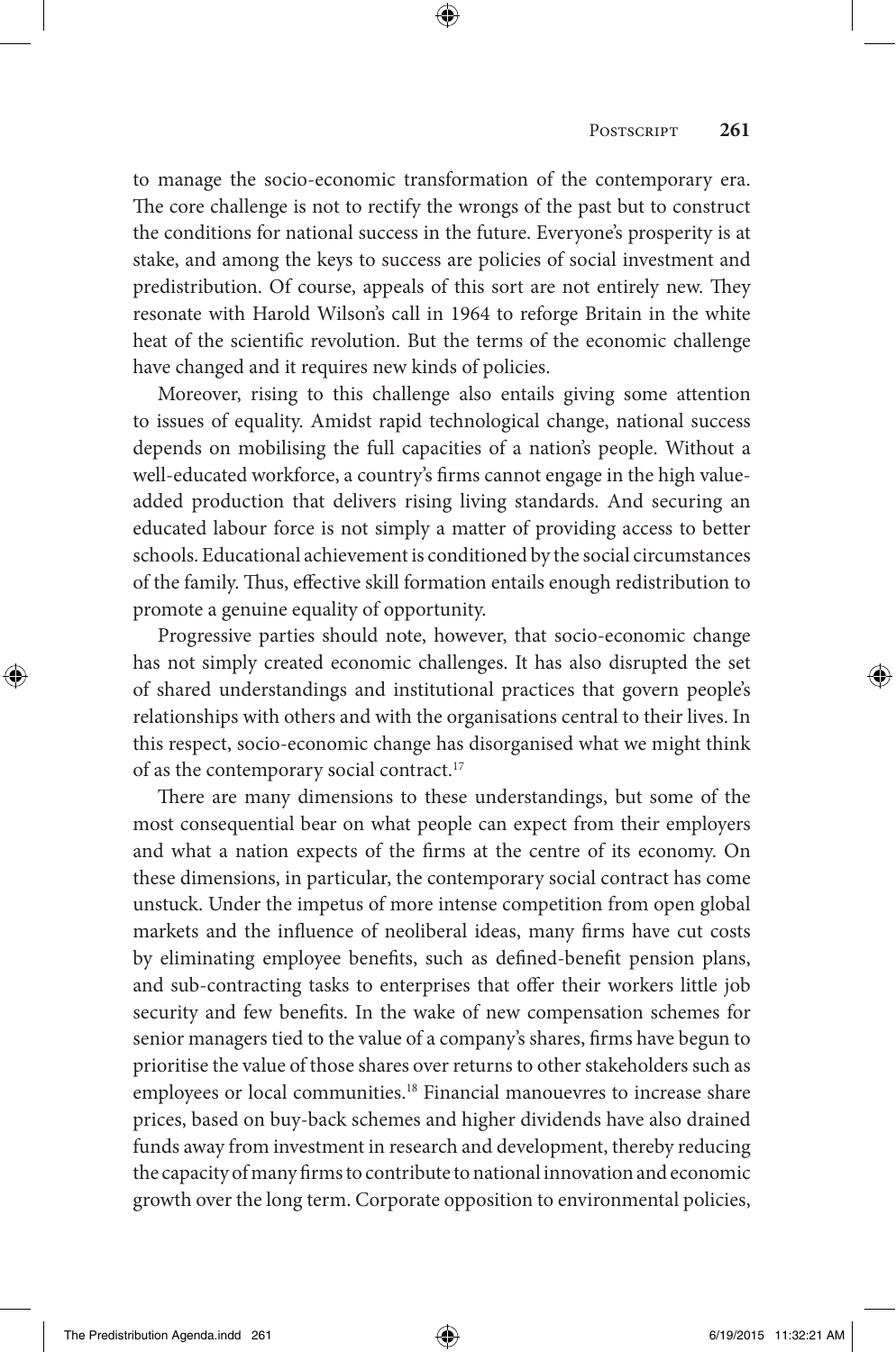such as carbon taxes, have pushed the costs of their operations onto society at large, threatening the sustainability of the economy.

In many instances, these practices have called into question longstanding understandings about what companies owe their employees and communities and generated widespread unease, reflected in contemporary debates about corporate social responsibility.19 Thus, socio-economic change does not simply pose challenges for the state. By unsettling many kinds of social relationships, it has given rise to a diffuse social discontent rooted in uncertainty about the terms of the prevailing social contract.

In this context, policies of predistribution can be seen as integral components of an effort to establish a new social contract. Social well-being cannot depend entirely on the actions of states. It also turns on what other social organisations, including firms, medical providers and universities, contribute to society, and predistributive measures are meant to ensure that they live up to their responsibilities to the common good. Thus, the times call for a new debate about how to define the terms of the social contract, with a view to shaping the predistributive measures that emerge from it.

Conventional understandings about social relationships at the macrolevel, among different segments of society, have also been called into question by contemporary developments and should figure in this debate. Especially important here are questions about what the affluent strata in society owe people who are less advantaged than themselves. This has been a central issue since the dawn of civilisation, and it has been deeply affected by the nostrums of the neoliberal era, which present markets as the most efficient means of allocating resources, thereby privileging mechanisms that render access to many kinds of goods and services dependent on income. In this context, the notion that everyone is entitled to a certain level of public services has waned, and the right to income has been tied more directly to work, much as it was amidst another technological revolution at the turn of the nineteenth century.20

Debates about such matters involve issues of social justice, and the contemporary conjuncture supplies social democrats with new arguments to bring to them. They can rely on the fact that most people want to live in a just society. But they can also observe that, in the contemporary context, securing a just society is integral to securing a prosperous society. Social investment in people at the bottom of the social ladder unleashes productive capacities that enhance everyone's prosperity. If working women receive little help, they will not have children, and in the face of a dwindling population societies will decline. If skill formation at the bottom of the income ladder

The Predistribution Agenda.indd 262 6/19/2015 11:32:21 AM

◈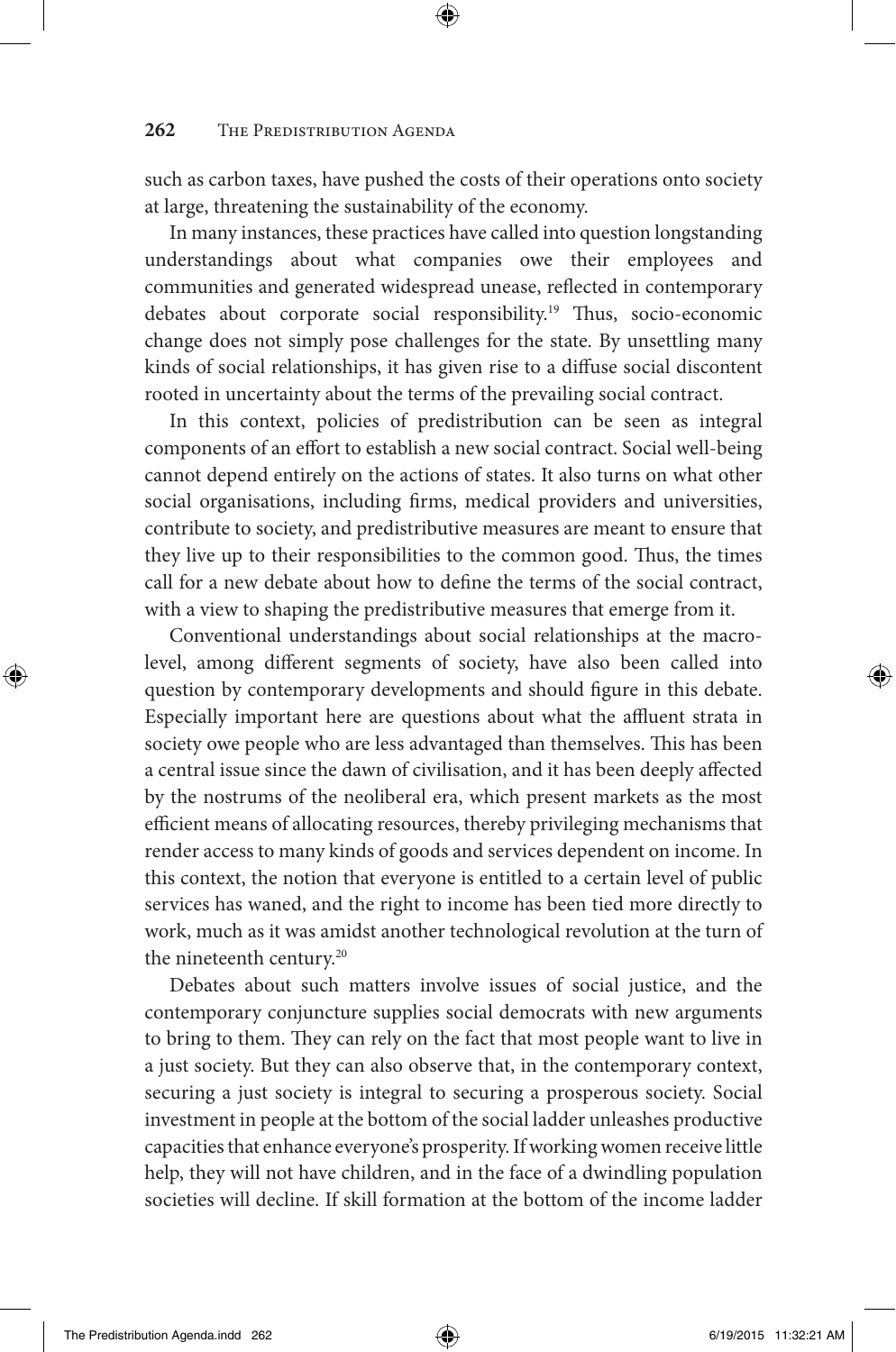is unsuccessful, countries will be locked into economic regimes oriented to low-wage labour and the kind of low value-added production on which a developed country cannot build a successful economic base.

⊕

In short, efforts to advance social justice need not be seen as steps taken in spite of their economic inefficiency, but as measures that increase the efficiency of the nation as a whole, delivering widespread economic fruits. Once again, this is not an entirely novel idea: Victorian social reformers operated under similar premises. But that viewpoint has languished during the neoliberal age and deserves to be revived in light of contemporary socioeconomic challenges.

## **Conclusion**

◈

In recent years, disillusionment with what states can accomplish has led thoughtful analysts across the political spectrum to turn away from public action and look for solutions to contemporary social problems in a revived civil society, more socially-conscious enterprises, and new forms of cooperation at the local level.21 They are not wrong to do so. As I have noted, social well-being cannot depend entirely on the state. Bottom-up concerted action can address many kinds of social problems.

However, states and societies stand in a symbiotic relationship with each other. In some cases, effective social co-operation is easier to secure if public regulations guarantee the commitments social actors make to each other; and addressing some kinds of socio-economic problems requires resources on a scale that can only be assembled by the state. Before giving up on the welfare state as an outmoded structure of ossified social programmes administered by purely opportunistic politicians, then, we should think seriously about how those programmes can be reshaped to meet the distinctive challenges of our age. And, as the chapters in this book suggest, inventive schemes of social investment and predistribution have the potential to speak directly to those challenges.

Of course, they are not a magic bullet capable of curing all the ills of our era, and there are many open questions about how they should be designed and funded. We know more about the desirability of improving the skills of the workforce, for instance, than about just how to do so. Programmes oriented toward early childhood development vary in quality and need to be carefully designed if they are to be effective. Regulations designed to encourage high value-added production can have adverse side effects that must be addressed if they are to accomplish their objectives. In many

The Predistribution Agenda.indd 263 6/19/2015 11:32:21 AM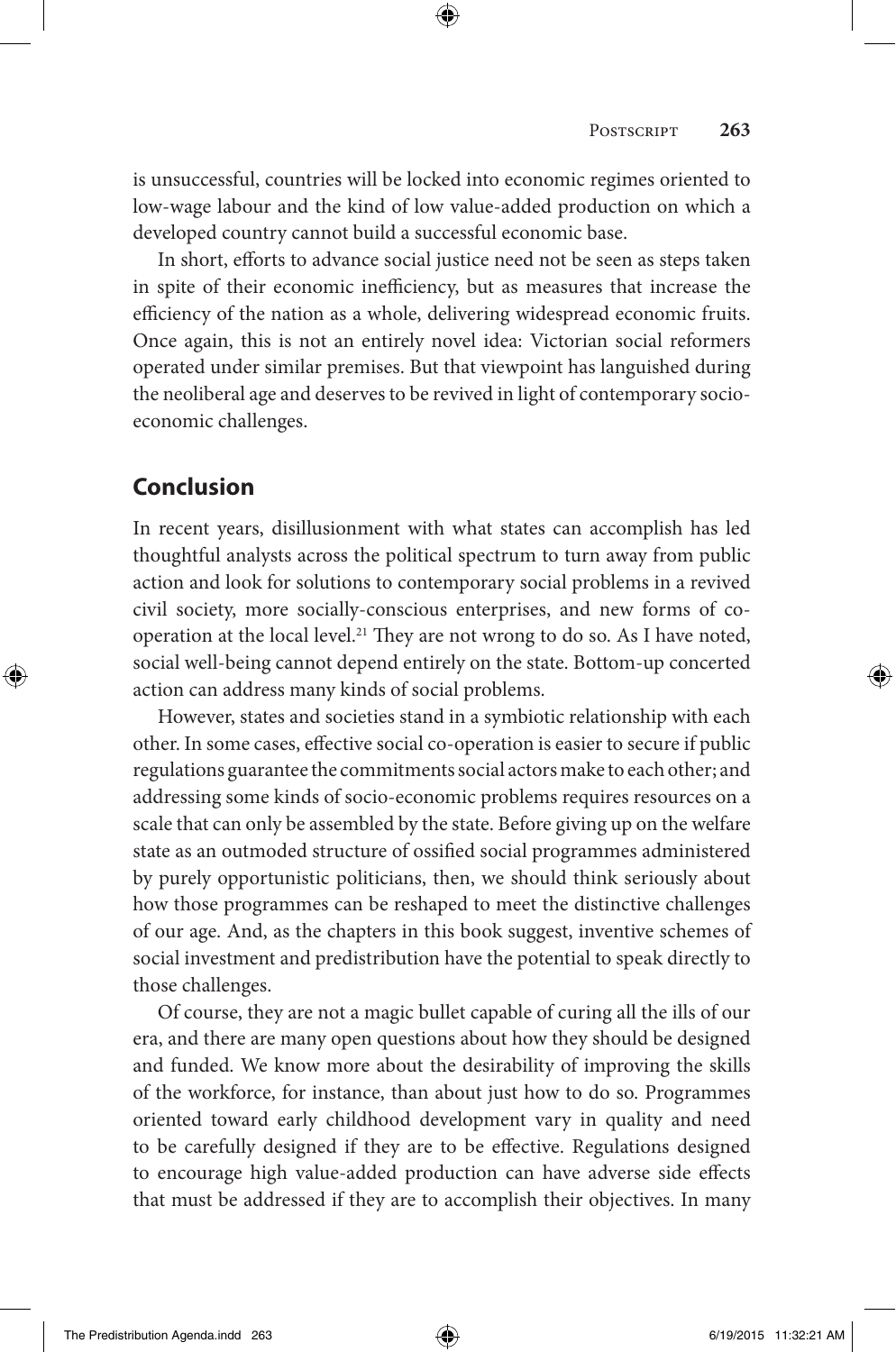instances, such programmes must be tailored to the distinctive needs of a particular nation.

⊕

Nevertheless, there is real promise in the kind of creative rethinking of the welfare state that the chapters in this volume represent. After several decades in which many countries have seen median incomes stagnate and employment become more precarious, neoliberalism has lost much of its lustre, and programmes of social investment and predistribution look like viable alternatives that can work. In tandem with other social innovations, they surely have a role to play in the future of the welfare state.

## **Notes**

◈

- 1. David Autor and David Dorn, 'The growth of low-skill service jobs and the polarization of the U.S. labor market', *American Economic Review* 103 (2013), pp. 1553–97; Daniel Oesch, O*ccupational Change in Europe* (Oxford: Oxford University Press, 2013).
- 2. Armin Schäfer and Wolfgang Streeck (eds), *Politics in the Age of Austerity* (Oxford: Polity Press, 2013).
- 3. Miles Corak, 'Income inequality, equality of opportunity and intergenerational mobility', *Journal of Economic Perspectives* 27 (2013), pp. 70–102.
- 4. More than 15 percent of youth between the ages of 17 and 29 in Europe are not in education, employment or training; see also Joachim Vogel, 'European welfare regimes and the transition to adulthood: a comparative and longitudinal perspective', *Social Indicators Research* 59 (2002), pp. 275–99.
- 5. Robert D. Putnam, Robert B. Frederick, and Kaisa Snellman, 'Growing class gaps in social connectedness among American youth', White Paper of the Saguaro Seminar, Harvard University (2012).
- 6. Jonathan Bradshaw and John Holmes, 'An analysis of equity in redistribution to the retired and children in recent decades in the OECD and UK', *Journal of Social Policy* 42 (2013), pp. 39–56.
- 7. Claus Offe, 'Competitive party democracy and the Keynesian welfare state: factors of stability and disorganization', *Policy Sciences* 15 (1983), pp. 225–46; Evelyne Huber and John Stephens, *Development and Crisis of the Welfare State* (Chicago: University of Chicago Press, 2001).
- 8. Peter A. Hall, 'The political origins of our economic discontents: contemporary adjustment problems in historical perspective', in Miles Kahler and David Lake (eds), *Politics in the New Hard Times* (Ithaca: Cornell University Press, 2013), pp. 129–49.
- 9. Hanspeter Kriesi et al*., Political Conflict in Western Europe* (Cambridge: Cambridge University Press, 2012); Anne Wren (ed.), *The Political Economy of the Service Transition* (Oxford: Oxford University Press, 2013).
- 10. Peter A. Hall and Michèle Lamont (eds), *Social Resilience in the Neoliberal Era* (New York: Cambridge University Press, 2013).

The Predistribution Agenda.indd 264 6/19/2015 11:32:21 AM